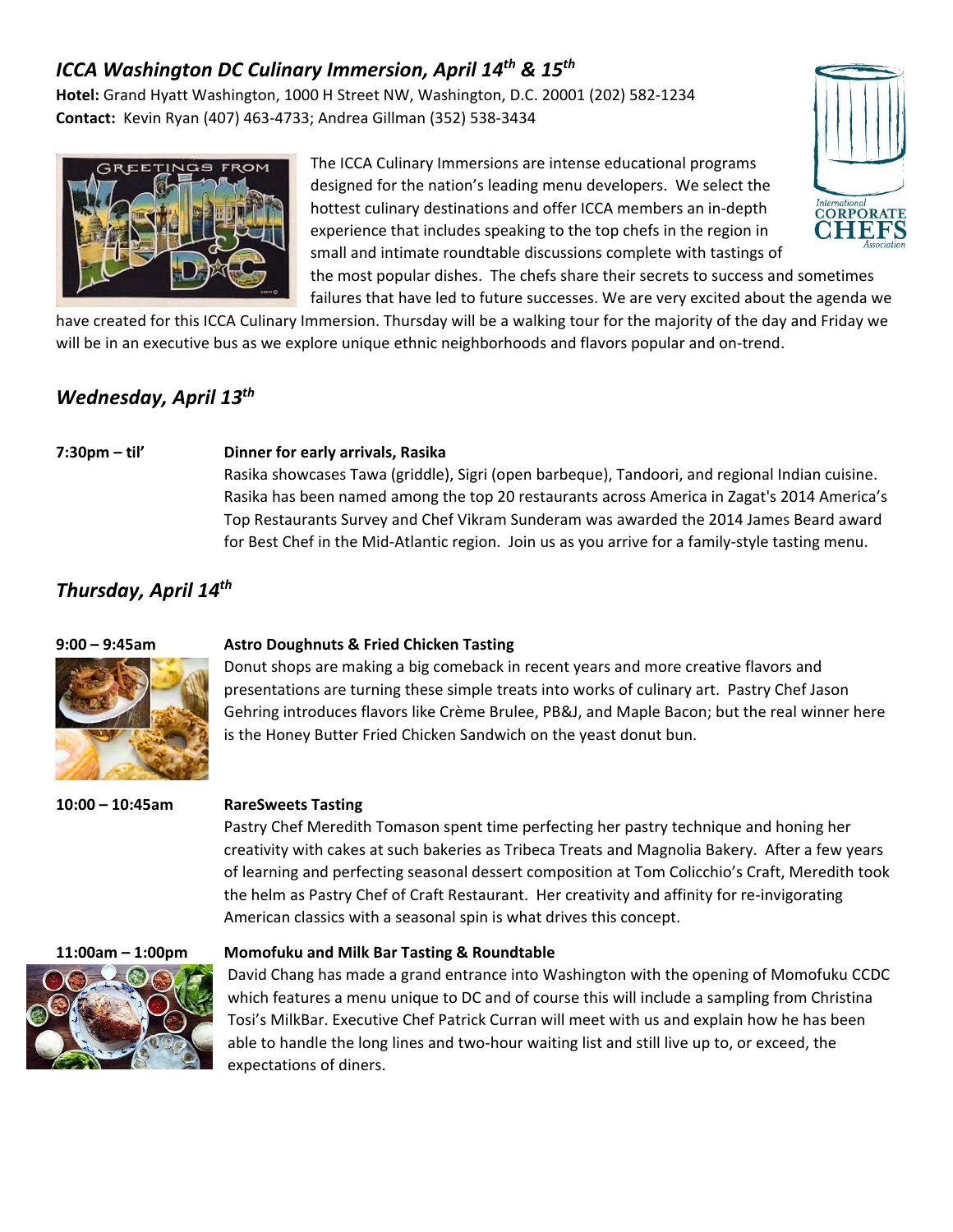#### **2:00pm – 4:30pm Zaytinya, Jaleo, & China Chilcano Tastings & Roundtables**

Jose Andres has built an empire of unique restaurants delivering authentic cuisines from around the world. Zaytinya is a mezze menu of Turkish, Greek, and Lebanese cuisine; Jaleo is where Chef Andrés' past comes to life in this small plate Tapas Restaurant, and China Chilcano is an interesting mix of Peruvian based cuisine featuring influences of West Africa, China, and Japan. We will have tastings and roundtables with his chefs at all three concepts to



#### **5:00 – 6:30pm Compass Rose Roundtable and Tasting**

experience the restaurants by this DC culinary icon.

Owner Rose Previte wanted to open a restaurant to embody her favorite food experiences from her extensive travels through Europe, Asia, and South America; particularly the street foods. Chef John Paul Damato, a veteran of José Andrés' empire, joins husband‐and‐wife duo Rose Previte and David Greene of NPR in creating an amazingly diverse menu with both bold and subtle flavors and creative cocktails that help turn this restaurant‐by‐day into a fun night spot.

#### ‐ **Brief Recess at Hotel ‐**

#### **8:30pm – til' Le Diplomate Tasting & French Wine Pairing**

Stephen Starr's French bistro concept has made an impression on diners bringing a truly authentic French experience to downtown Washington, DC. Sommelier Jeffrey Barrientos will be pairing lesser known French wines with their popular dishes for us to experience. He will also create a vertical tasting to help demystify French wine labels and give you comfortability in ordering your next bottle from France.

## *Friday, April 15th*

#### **9:00 – 10:15am Bread Furst**

## When Mark Furstenberg opened Marvelous Market in 1990, he was the first baker in Washington to offer traditional European breads. After Mark sold Marvelous Market in 1996, he went on to open The BreadLine, a bread-based restaurant that won him nominations from the James Beard Foundation as best chef in the Mid‐Atlantic among other accolades. Since leaving behind his former businesses, he has helped to open Thomas Keller's Bouchon Bakery, Bien Cuit in Brooklyn, and developed the bread program for the Napa Valley campus of the Culinary Institute of America. Mark has been a featured speaker at many culinary events throughout the nation. He will share his wisdom and insight into bread trends.



#### **10:45 – 11:15pm Sumah's West African Tasting**

A true hole‐in‐the‐wall restaurant, Sumah and family serve up authentic West African cuisine. What the restaurant lacks in curb appeal, it is certainly made up for in the vegetable‐centric and spice rich foods here. We will try these little known dishes such as Peanut Butter sauce, Krain Krain, Potato Leaves, and Okra & Tomato sauce all served over Jollof rice.